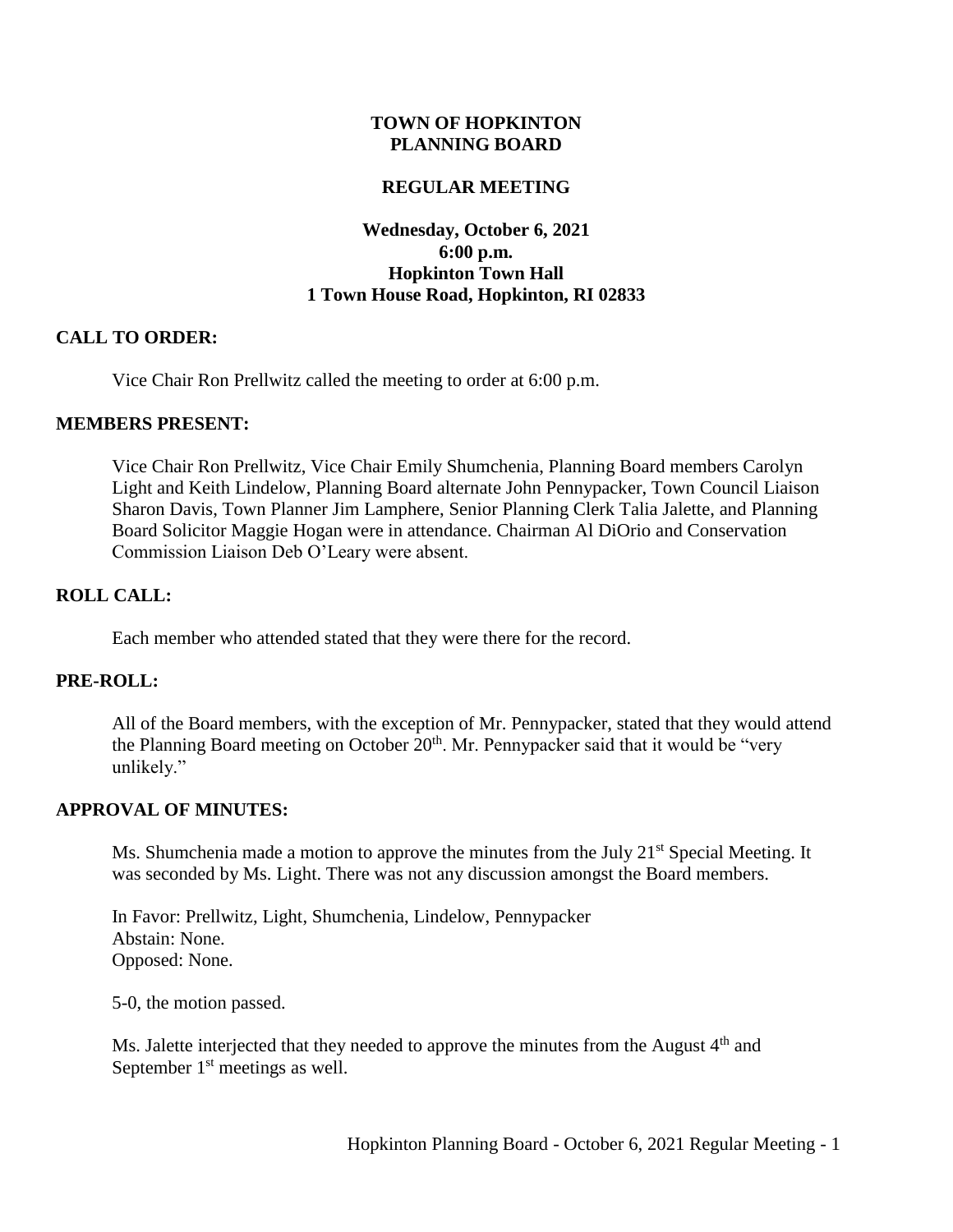Mr. Prellwitz asked for a motion for the minutes from the August  $4<sup>th</sup>$  Meeting. Ms. Shumchenia asked if she could combine the votes into one motion. Ms. Hogan said that she could.

Ms. Shumchenia made a motion to approve the August 4<sup>th</sup> and September 1<sup>st</sup> meeting minutes. It was seconded by Ms. Light. There was not any discussion.

In Favor: Prellwitz, Light, Shumchenia, Lindelow, Pennypacker Abstain: None. Opposed: None.

5-0, the motion passed.

# **OLD BUSINESS:**

**Preliminary Plan – Public Hearing – Brushy Brook – 140-Unit Comprehensive Permit – Plat 32, Lots 1, 4, 6, 8, 10, 12, 14, 16, 17, 21, 23, 25, 27, 30, 32, 34, 36, 38, 40, 41, 42, 44, 46, 48, 50, 52, 54, 56, 58, 60, 62, 63, 65, 67, 68, 69, 70, and 71, located at 130 and 0 Dye Hill Road, 0 Brushy Brook Drive, 0 Wedge Road, 0 Green Lane. LR6-A Owner, LLC., and Realty Financial Partners, applicants.**

Mr. Prellwitz began by asking if there were "any comments or questions" about the project, and then asked for "some input" from the Planner. Mr. Lamphere spoke before the Board.

Mr. Lamphere: "Currently, this application is, uh, has an extension over it until October the  $13<sup>th</sup>$ . On September 28<sup>th</sup>, I received an e-mail from the attorney for the applicant, William Landry, who stated that he is amenable to the Public Hearing being continued to December 1st, 2021. Uh, he's also amenable to extending the, uh, date for a decision until December 15<sup>th</sup>, 2021. So, I'll need a vote from the, uh, Board on both of those, both of those dates."

Mr. Prellwitz thanked Mr. Lamphere, and asked for a motion.

Ms. Shumchenia made a motion to continue the Public Hearing for the Brushy Brook application until December  $1<sup>st</sup>$ , and to continue the date for a decision on this project until December  $15<sup>th</sup>$ . Mr. Prellwitz asked if there was a second. Ms. Light had a question. She said that there were "some outstanding items" from the applicant, and that while they were "going to continue the public discussion", the Board would "need to re-convene with some additional information that's to be provided." She wanted to know when that would happen. Mr. Lamphere replied that he "expected" that they would "be additional information for the December 1st meeting." He continued.

Mr. Lamphere: "I just found out today that, uh, our engineering firm, Crossman [Engineering] will be meeting with DiPrete Engineering next Tuesday to, you know, compare notes, go over the, uh, the, um, project, and, um, we, we believe at that time, uh, that DiPrete [Engineering] will have a revised, uh, plan set to talk over with Doug [Allam] and Steve Cabral, so -" Ms. Light: "Okay. Thank you."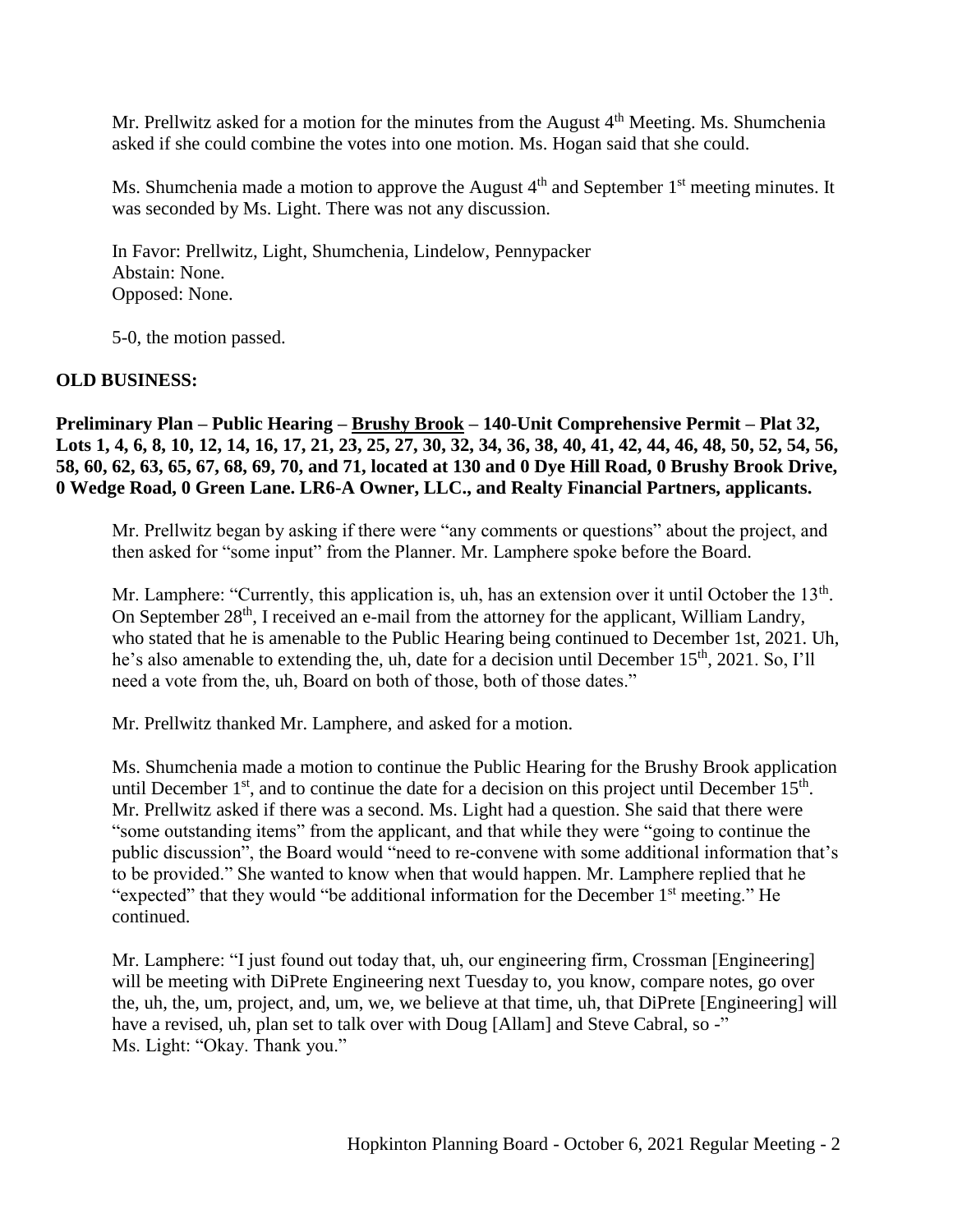Ms. Light apologized to Mr. Pennypacker for interrupting him, as it had appeared as though he had been moving to second the motion. Mr. Pennypacker said that he was going to ask if the Board needed "to specify the time for the Hearing on December 1st." Mr. Lamphere replied that they would.

Ms. Shumchenia amended her motion to include that it would be continued to the aforementioned date at 6:00 p.m. It was seconded by Mr. Pennypacker.

In Favor: Prellwitz, Light, Shumchenia, Lindelow, Pennypacker Abstain: None. Opposed: None.

5-0, the motion passed.

## **NEW BUSINESS:**

The Board did not have any new business to discuss.

## **SOLICITOR'S REPORT:**

# **1. Both the Revity Appeal and the Stone Ridge at Hopkinton Appeal are expected to be argued at the October 21, 2021 Zoning Board of Appeals Meeting.**

Ms. Hogan explained that that the Revity appeal and the Stone Ridge at Hopkinton appeal would be heard by the Zoning Board of Appeals at their meeting on October 21<sup>st</sup>. She continued.

Ms. Hogan: "The Revity appeal is ready for a decision, I believe – we're hoping for that, and the other one will be argued."

Mr. Prellwitz thanked Ms. Hogan.

#### **PLANNER'S REPORT:**

Mr. Lamphere did not have a Planner's Report for the Board to review.

### **CORRESPONDENCE AND UPDATES:**

The Board did not have any correspondence to review or any updates to consider.

### **PUBLIC FORUM:**

Joe Moreau, of Old Depot Road, appeared before the Board.

Mr. Moreau: "I don't know if I missed something. Um, I looked at our website. I looked at the agenda for tonight. Um, I expected, uh, a hearing for this Brushy Brook project. Was there an update on our website as far as changes to what's happening, or – for tonight?"